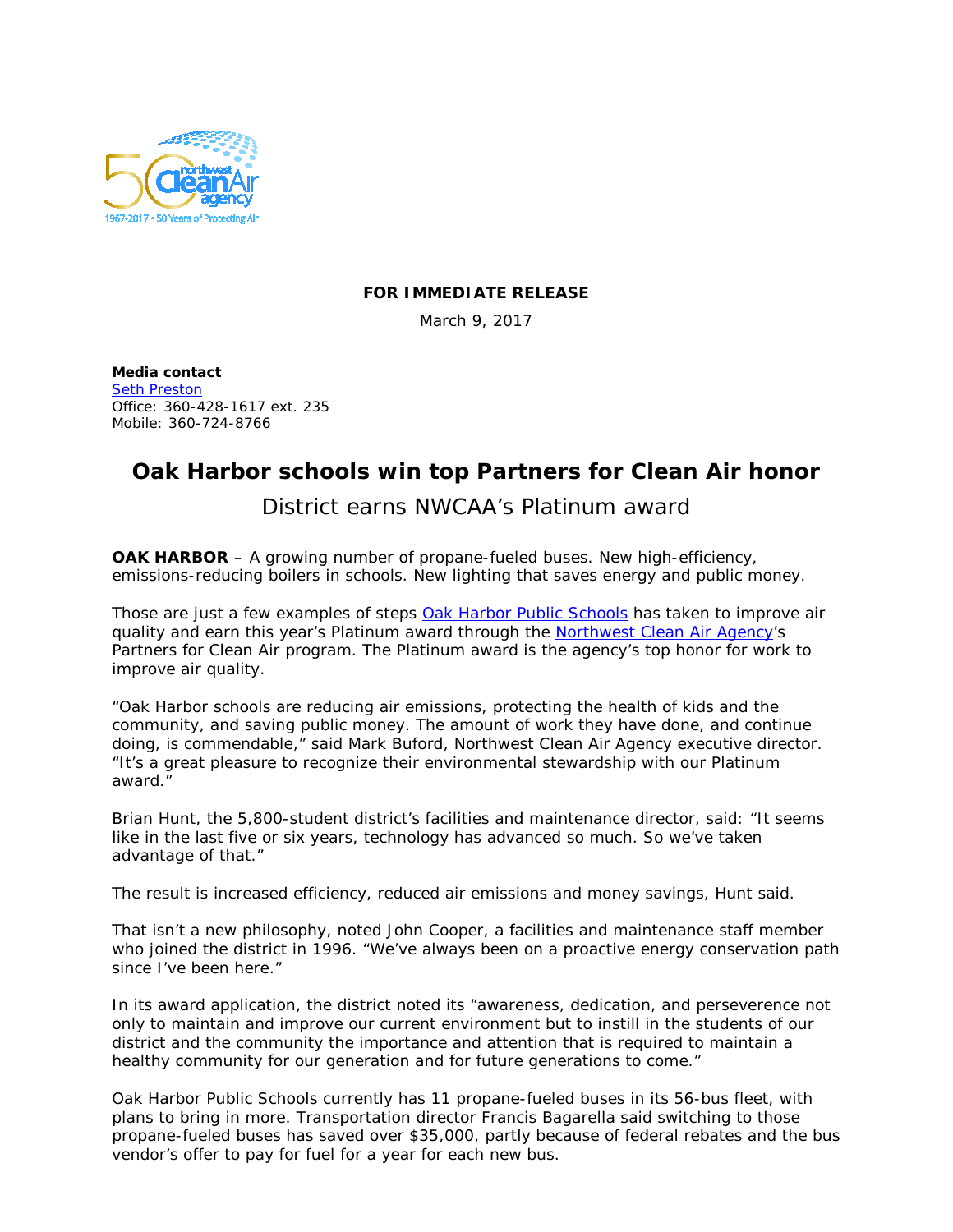Using propane instead of diesel has also reduced smog-producing bus exhaust. That protects public health from the [toxic tiny particles](http://www.lung.org/our-initiatives/healthy-air/outdoor/air-pollution/particle-pollution.html) in diesel exhaust.

The Oak Harbor district's [annual energy report](http://www.boarddocs.com/wa/ohsd/Board.nsf/files/AHXTYP79AD65/$file/2017%20Energy%20Report.pdf) details the actions it takes to increase efficiency and reduce emissions, which benefit air quality. Examples include:

- Cutting energy use by replacing outside lights with LED lighting at almost every use. Energy savings are estimated at 75 percent.
- Recycling, using green cleaning products and cultivating garden zones at schools help students take an active role in reducing environmental impacts and conserving resources. Such activities at Hillcrest Elementary School earned a "Green Ribbon Award" from the U.S. Department of Education – one of just 58 schools nationwide.
- Installing high-efficiency boilers at North Whidbey Middle School and Hillcrest Elementary, and upgrading pipes at Oak Harbor Middle School. That work resulted in cutting natural gas use in half.

## **Partners for Clean Air awards**

Northwest Clean Air started presenting its Partners for Clean Air awards annually to businesses in Island, Skagit, and Whatcom counties in 2010. Three levels are awarded: Platinum, Gold, and Silver. This year, a total of 35 sources registered with NWCAA received awards.

The agency selects the Platinum winner as the stand‐out business among the Gold award winners. Oak Harbor School District officials received a plaque and recognition at a Northwest Clean Air board of directors meeting on March 9.

To win Gold, businesses must comply with all applicable air quality regulations for at least three years and employ additional clean air practices in at least two of these categories: energy efficiency; emissions reductions; air pollution prevention practices related to their specific business sector; and transportation, such as reducing commute trips, having no‐idling policies and switching to cleaner vehicle fleets.

Details about the Gold winners' clean air efforts are available on the Northwest Clean Air [business recognition web page.](http://nwcleanairwa.gov/business-award-winners/)

The 2017 Gold winners are:

- [Chemtrade Sulex Inc.,](http://www.chemtradelogistics.com/main/about-us/) Mount Vernon
- [Healthy Pet,](https://www.healthy-pet.com/) Ferndale
- [Hexcel Corp.,](http://www.hexcel.com/About/Site-Locations/1441/hexcel-burlington) Burlington
- [LKQ Corp.,](http://www.lkqcorp.com/en-us/) Bellingham
- **[Nature's Path Foods,](http://us.naturespath.com/) Blaine**
- [North Hill Resources,](http://www.northhillresources.com/) Burlington
- [Skagit Grand Central Collision & Automotive Repair,](http://skagitgrand.com/) Burlington
- [Trident Seafoods,](http://tridentseafoods.com/) Anacortes
- **[Wood Stone,](http://woodstone-corp.com/) Bellingham**